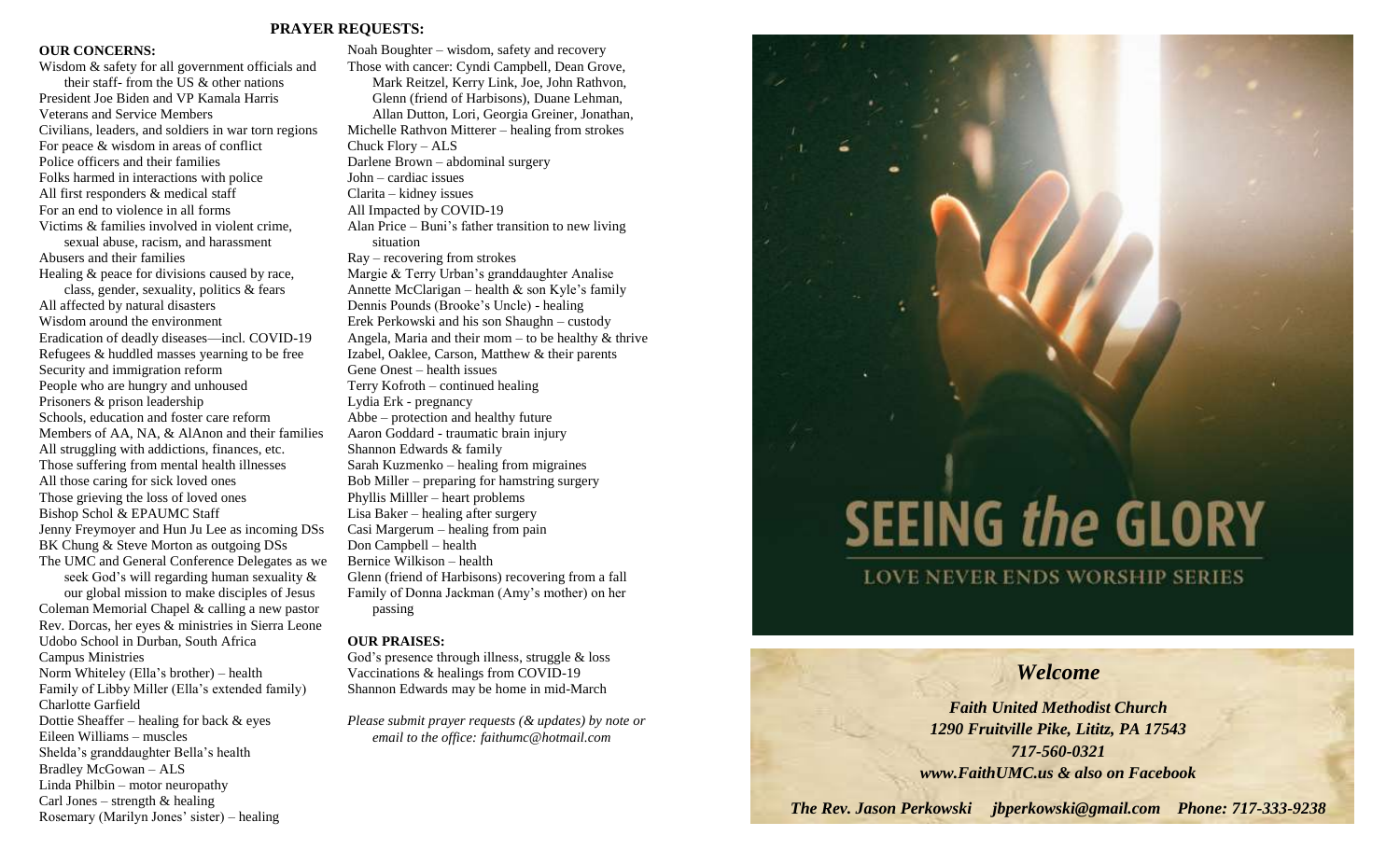# *Faith United Methodist Church*



# **February 27, 2022 at 10:30 AM – Transfiguration Sunday**



# **OUR OFFERINGS OF PRAYERS, PRESENCE, GIFTS, SERVICE & WITNESS**

*There are offering plates by the doors to the sanctuary and the altar. You may also give online or by mail.*

**GREETINGS & ANNOUNCEMENTS Michelle Bame & Pastor Jason** *If you're worshipping online, please 'sign in' by commenting on the video & post prayer requests, too.*

# **A TIME FOR CENTERING & PRAYER**

**\*CALL TO WORSHIP Pastor Jason & God's People**

We come together today in awe and wonder before the God we worship.

**We also come burdened down with the worries of the world and the struggles of our individual lives.**

But in the midst of the worries and the struggles is God, our radiant source of love and hope. **We worship together today in awe and wonder to worship the God who transforms our lives.**

*The Abingdon Women's Preaching Annual, Series 2, Year C, compiled and edited by Leonora Tubbs Tisdale, (Abingdon, 2000), 52-53.*

| *HYMN                           | Be Thou My Vision                                                                 | <b>UMH #451</b>      |
|---------------------------------|-----------------------------------------------------------------------------------|----------------------|
| <b>SCRIPTURE LESSON</b>         | <b>Exodus 34:29-35</b><br>This is the Word of the Lord — <b>Thanks be to God!</b> | <b>Buni Harbison</b> |
| *HYMN                           | <i>Immortal Invisible</i>                                                         | <b>UMH #103</b>      |
| & BLESSING OF THE PRAYER SHAWLS | THE PRAYERS OF GOD'S PEOPLE & THE LORD'S PRAYER                                   | <b>UMH #895</b>      |
| <b>SCRIPTURE LESSON</b>         | Psalm 99<br>This is the Word of the Lord — <b>Thanks be to God!</b>               | <b>Buni Harbison</b> |
| *HYMN                           | Crown Him with Many Crowns                                                        | <b>UMH #327</b>      |
| <b>SCRIPTURE LESSON</b>         | 2 Corinthians $3:12-4:2$<br>This is the Word of the Lord $-$ Thanks be to God!    | <b>Buni Harbison</b> |

# **CHILDREN'S TIME Lisa Baker SCRIPTURE LESSON Luke 9:28-36 (37-43) Buni Harbison** *This is the Word of the Lord — Thanks be to God!*

| *HYMN         | Open The Eyes of My Heart | <b>MSFPW2 #57</b>   |
|---------------|---------------------------|---------------------|
| <b>SERMON</b> | <b>Seeing the Glory</b>   | <b>Pastor Jason</b> |
| *HYMN         | O Jesus I Have Promised   | <b>UMH #396</b>     |

**\*HYMN** *How Great Thou Art* **UMH #77**

# **BENEDICTION & SENDING FORTH**

*\* You are invited to stand*

**Worship Music:** Dolly Bankert and the Worship Choir **Audio / Visual Technology:** Dennis Meck, Sr. **Pastor:** The Rev. Jason Perkowski **Ministers:** The People of God

**PRE-REGISTRATIONS are appreciated when attending in person. Walk-ins may register at door.**  Register at:<https://forms.gle/EezjoRzcX1uC5NGn7>*.* **WORSHIP SERVICES ARE ALSO BROADCAST on Facebook & our website.**

# **WEATHER RELATED CHANGES: STAY TUNED TO THE CHURCH WEBSITE & FACEBOOK** for

any changes to the Worship Services caused by weather, COVID or other issues. If there is inclement weather and you aren't comfortable driving, you can always watch the service online at FaithUMC.US  $\rightarrow$  Sermons

**COVID PROTOCOLS:** The 7-day daily average in Lancaster County of COVID is about **100 new cases and 3 new deaths per day.** Only **57%** of our county **is vaccinated. So, please distance and wear a mask** inside the building & throughout the Worship Service (esp. as you enter, exit & sing). We are *NOT* currently turning anyone away for not wearing a mask, but **ask you to consider the needs of those who are at high risk.**

**OFFICE COMMUNICATION:** Hours vary, so please contact us directly to see when we are available. Messages left on the office phone, 717-560-0321 or email: [faithumc@hotmail.com,](mailto:faithumc@hotmail.com) will be checked from Monday through Friday. In case of an emergency contact Pastor Jason at 717-333-9238 or [jbperkowski@gmail.com](mailto:jbperkowski@gmail.com) and leave a *detailed message*. Pastor Jason is spending time with family from Friday Noon through Saturday. Please be patient if he doesn't respond to non-emergency calls during those times.

**JUNIOR CHURCH BY ZOOM VIDEO CHAT – SUNDAYS AT 9 AM for 3 year old-4 th grade kids.** We send families the Zoom link and other resources—*contact the office if interested*.

**YOUTH GROUP, SUNDAYS, 5-7 PM** at Faith UMC.  $5<sup>th</sup>$ -12<sup>th</sup> graders are invited. Sign up in the hall or by *contacting the office to volunteer to be the 2nd adult for the evening and provide a snack or light dinner.* **Youth go to Gretna Glen Camp on March 20 from 2:30-6pm.** *Permission slips required***.**